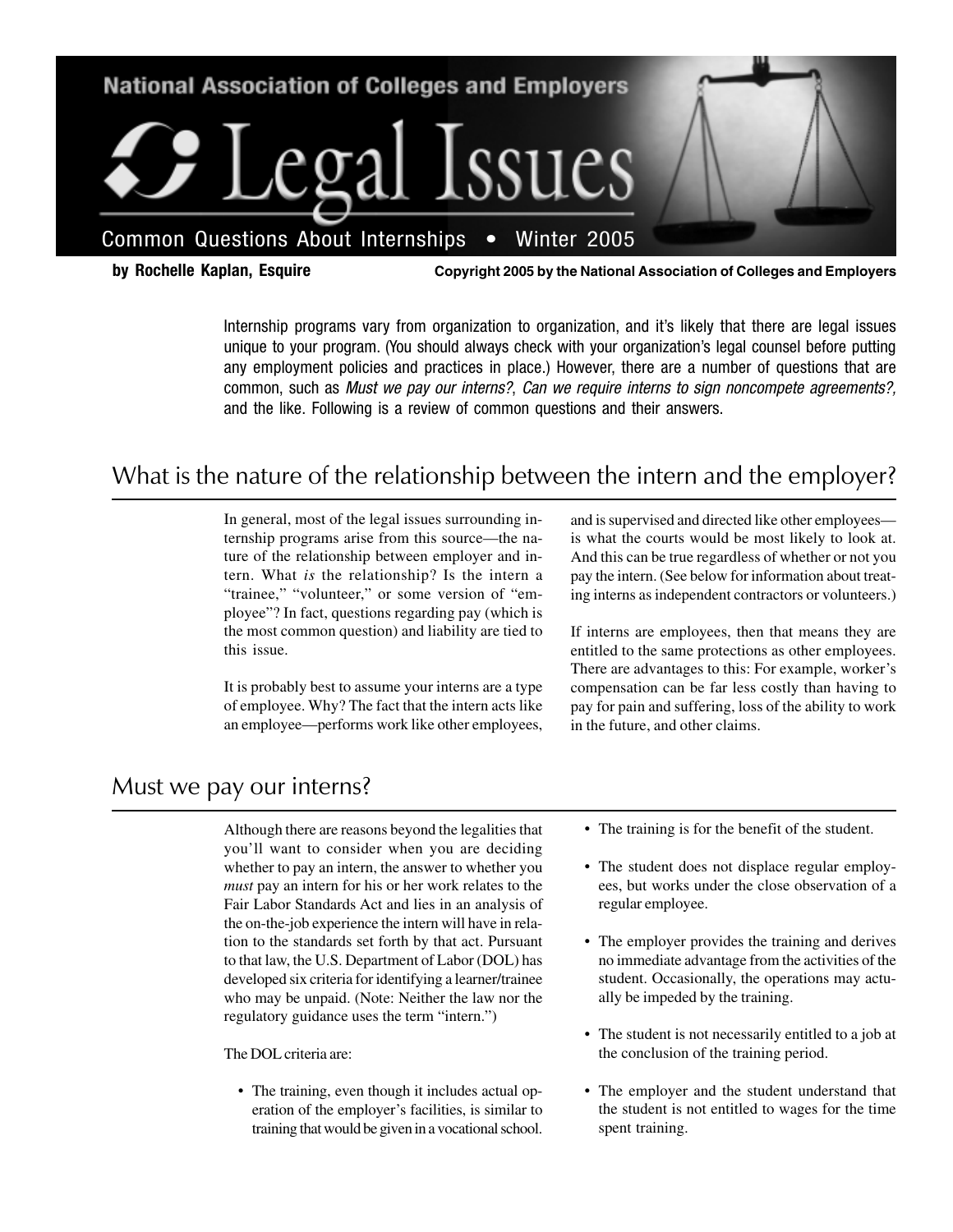Although not all six factors have to be present for an individual to be considered a trainee, the experience should ultimately look more like a training/ learning experience than a job. This raises the issue of the fourth criterion—that the employer derives no benefit from the student's activities. This seems to fly in the face of contemporary practice. In the same way that a student working in a college laboratory is expected to become actively involved in the work at hand, an intern is expected to participate in the work of the organization to make the experience educationally valid.

Several DOL rulings, while not addressing the criteria head on, seem to suggest that as long as the internship is a prescribed part of the curriculum and is predominantly for the benefit of the student, the mere fact that the employer receives some benefit from the student's services does not make the student an employee for purposes of wage and hour law.

(See the checklist at the end of this column to help you determine whether your intern is an employee or trainee.)

#### Can I classify our interns as independent contractors or volunteers?

Probably not. The "independent contractor" designation doesn't fit in with the operation of most internship programs.

In the typical internship program, the employer exercises control over "the result to be accomplished and means and manner by which the result is achieved." Because of this (although there are some other considerations), the courts are apt to consider the intern an employee, not an independent contractor. (At the end of this column, see the checklist to determine whether an individual is an independent contractor or an employee.)

Classifying interns as "volunteers" is equally problematic. DOL regulations define a "volunteer" as an individual who provides services to a public agency for civic, charitable, or humanitarian reasons without promise or expectation of compensation for services rendered. Most internships don't fit with that definition.

## Must an international student serving an unpaid internship claim the internship time period as part of his or her practical training time? Can the student serve the internship without authorization from the INS?

Some employers have suggested that if the international student is not paid, then the internship is not practical training and the student does not have to claim the internship as part of his/her 12-month allotment of practical training time. Others suggest that if the training is unpaid, students do not have to seek authorization from the U.S. Immigration & Naturalization Service (INS).

Those arguments aside, there is no clear answer to the question. Whether the "training" is paid or unpaid is something of a red herring: First, as an employer, you are required to comply with the Fair Labor Standards Act before determining whether you should or should not pay the intern. You cannot simply decide not to pay an intern as a way of helping the intern sidestep a regulation. Moreover, practical training regulations do not even speak to the question of paid or unpaid practical training.

Immigration law states that if a foreign student is found to be "out of status," which *could* include working in practical training without the appropriate authorization, the student may be barred from reentry into the United States for a period of five years. Thus, you should seek legal counsel from an immigration expert before agreeing to permit an international student to participate in an unpaid internship without receiving appropriate INS work authorization approval.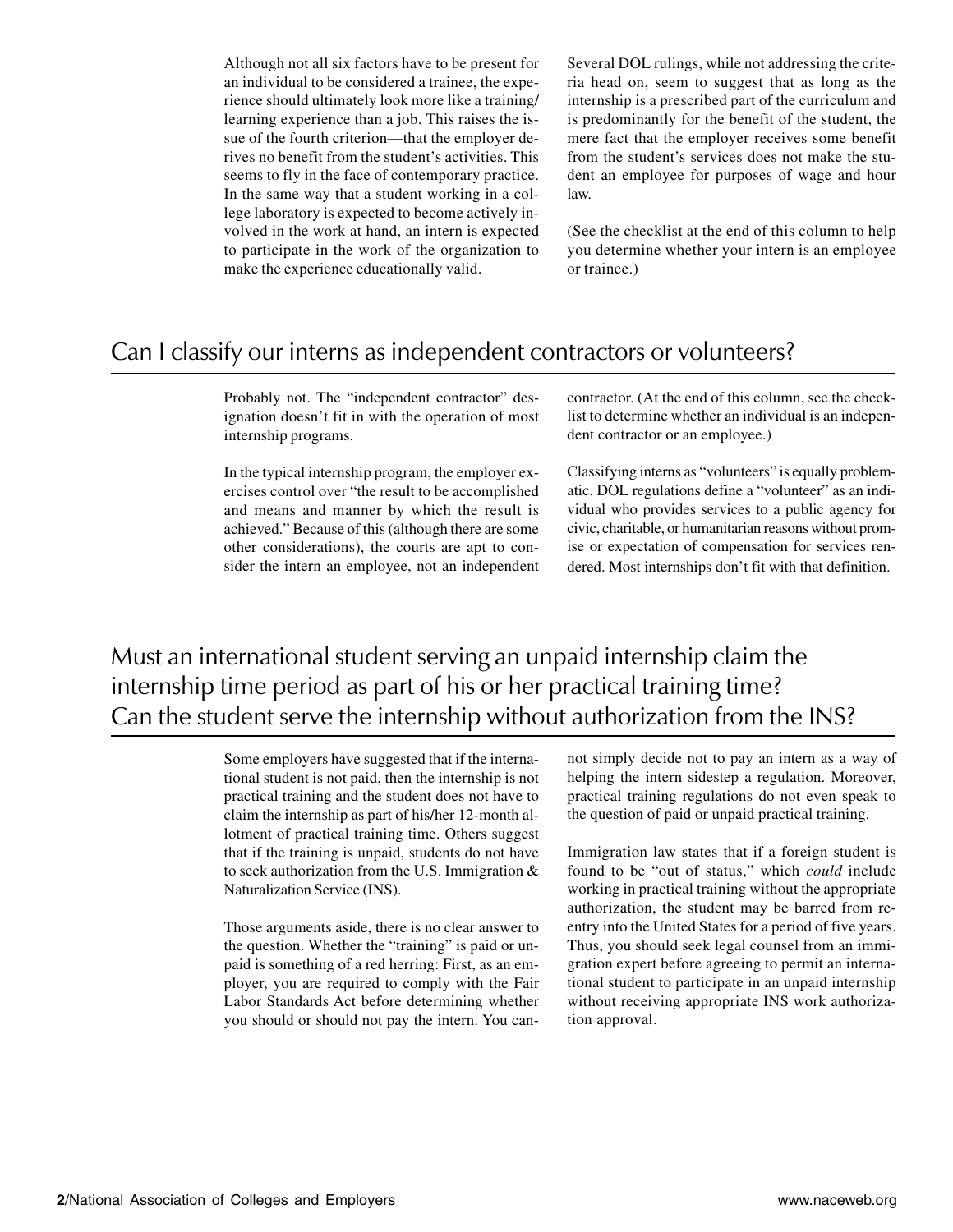Depending on the nature of your business and the scope of the internship experience, you may wish to ask interns to sign a noncompete and/or nondisclosure agreement.

First, let's review what these agreements cover. A nondisclosure agreement prohibits an employee or intern from giving a new employer proprietary information. That can include product or process information; customer lists and profiles; marketing, business, and strategic plans; technological innovations; and any other information that is not publicly known or ascertainable from outside sources. The agreement does not restrict the person's ability to work elsewhere, but it places limitations on the information the person can use in his or her new position. Such an agreement is typically enforceable because it does not limit a person's ability to work.

In a noncompete agreement, an employee or intern agrees not to compete with the current employer after leaving the company. Such agreements can prohibit the solicitation of former customers, employment by a competitor, or the establishment of a competing business. Typically, the agreement describes the prohibited competitive activity, the geographic area within which the individual may not compete, and the duration of the noncompete promise.

In general, noncompete agreements are difficult to enforce when interns are involved, and enforceability depends upon the reasonableness of the restrictions. Factors that influence their enforceability include:

- The business interests of the employer that are protected by the agreement.
- The time frame and geographic area in which the activities may not occur.
- The scope of activities that are limited or precluded and the resulting impact on the ability of the individual to earn a livelihood.

In the case of interns, noncompete agreements are less likely to be enforced because interns may not immediately enter the job market after their assignments, may not possess the expertise that regular employees have, and haven't been employed by one company for an extended period of time or involved in high-level decision making. As a result, courts will be reluctant to bar graduating students from the work force for several years without strong evidence of harm to the employer or the employer's willingness to financially support out-of-work students.

If your organization wants its interns to sign noncompete or nondisclosure agreements, you should:

- Explain to the student that the internship is conditioned upon the signing of a noncompete or nondisclosure agreement, and discuss the agreement with students, focusing on its purposes, intent, and critical provisions.
- Ensure that nondisclosure agreements carefully define the information that is to be protected. Explain to students the reasons why the information must be protected and other steps the company has taken to maintain the confidentiality of the information.
- Ensure that noncompete agreements define the competitive activity that is to be restricted. It should be limited to the activity that would have a direct impact on your company's business. The time in which the student will be limited in seeking employment from competitors should be related to the time needed to protect your company's business. This restriction must be carefully crafted because the student may not be restricted from seeking any other position after graduation unless your organization is prepared to pay the student a salary for the time period during which your organization does not want the student to work for a competitor.
- Give a reasonable period of time for the intern to review the documents, alone or with an attorney. If a student asks for a modification, the request should be considered, and if the modification is not accepted, the reasons for the rejection should be explained.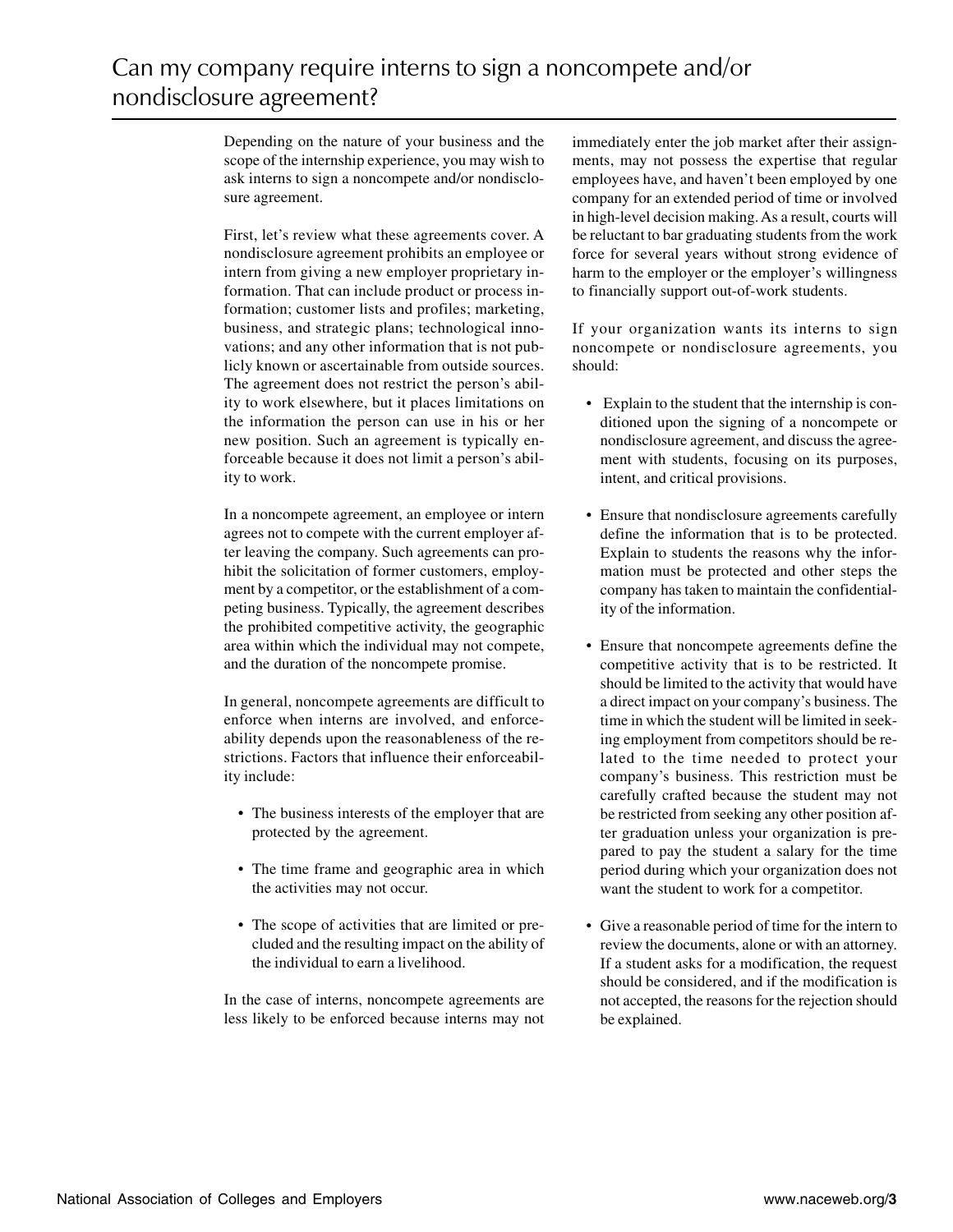# Should my company cover interns under its workers' compensation insurance? Who is responsible if the intern gets injured?



The law varies from state to state, so check your state's workers' compensation law to determine whether it requires you to cover interns under your workers' compensation insurance.

If your state law doesn't delineate the responsibility for providing workers' compensation, it should define the terms "employer" and "employee." Such definitions may help you determine whether your organization or the intern's school is responsible for covering the intern's workers' compensation. Your state law also describes the types of remedies injured employees may receive and how the benefits are calculated.

There may be court cases in your state that address whether unpaid interns are eligible for lost wages.

In general, it is probably best to cover your interns under your workers' compensation insurance even if you are not required to do so by law. Why? Because coverage limits your organization's liability for job injuries to medical expenses and lost wages only something that general liability doesn't do. But it is important that you tailor your workers' compensation insurance policy to meet the needs of your internship program.

Final advice on this issue: Establish and explain your organization's safety policies and procedures to your interns, and be sure to document that you have reviewed the material with your interns. Companies with good safety records seldom see an increase in safety problems when interns are on site.

# Is it advisable to have the employer, student, or school sign "hold-harmless" or indemnity agreements, or releases of liability?

An employer's potential for liability in sponsoring an internship is similar to the liability that it faces from regular employees. Among an employer's concerns would be employment discrimination, harassment, workers' compensation, wage and hour concerns, unemployment compensation, and other employment-related issues. Another potential problem is that the student's conduct could harm the employer's customers or clients, just as other employees might cause injury.

If workers' compensation does not apply, an injured student could sue the employer for the loss from the injury—medical, pain and suffering, loss of future earnings, etc. In a personal injury case, the student must prove that his or her injury is due to the negligence of the employer. The court will determine if there is a duty of care to protect the student, and if that duty was breached by an unsafe work environment, the injury was a result of the breach, or the student was actually to blame. Accordingly, the court will consider such factors as who controls the work site, who has supervisory responsibility over the student, whether supervision of the student was adequate, the safety rules and regulations of the workplace, and what promises or guarantees were made

to the student regarding safety. In most internships, the employer bears the risk of liability; because the employer has control over where the intern works and what the intern does during the course of his or her internship.

Because of the concern over liability, some employers are asking schools and/or the student to sign a holdharmless or indemnity agreement. In other cases, employers are asking students to sign a release of liability as a condition to accepting the internship. Indemity or hold-harmless agreements require the school to assume responsibility not only for the actions of the intern in the workplace but also for any loss that might arise out of the internship relationship; the agreements also may require the school to defend the employing organization and pay its legal fees should the intern sue the employer. While no study supports or refutes the growing concern that hiring interns is risky, the increased demand for indemnity agreements and waivers of liability indicates that employers perceive a real liability in hiring interns.

The NACE Principles for Professional Conduct Committee issued a white paper in 2004 on hold-harmless or indemnity agreements: Its position is that, in the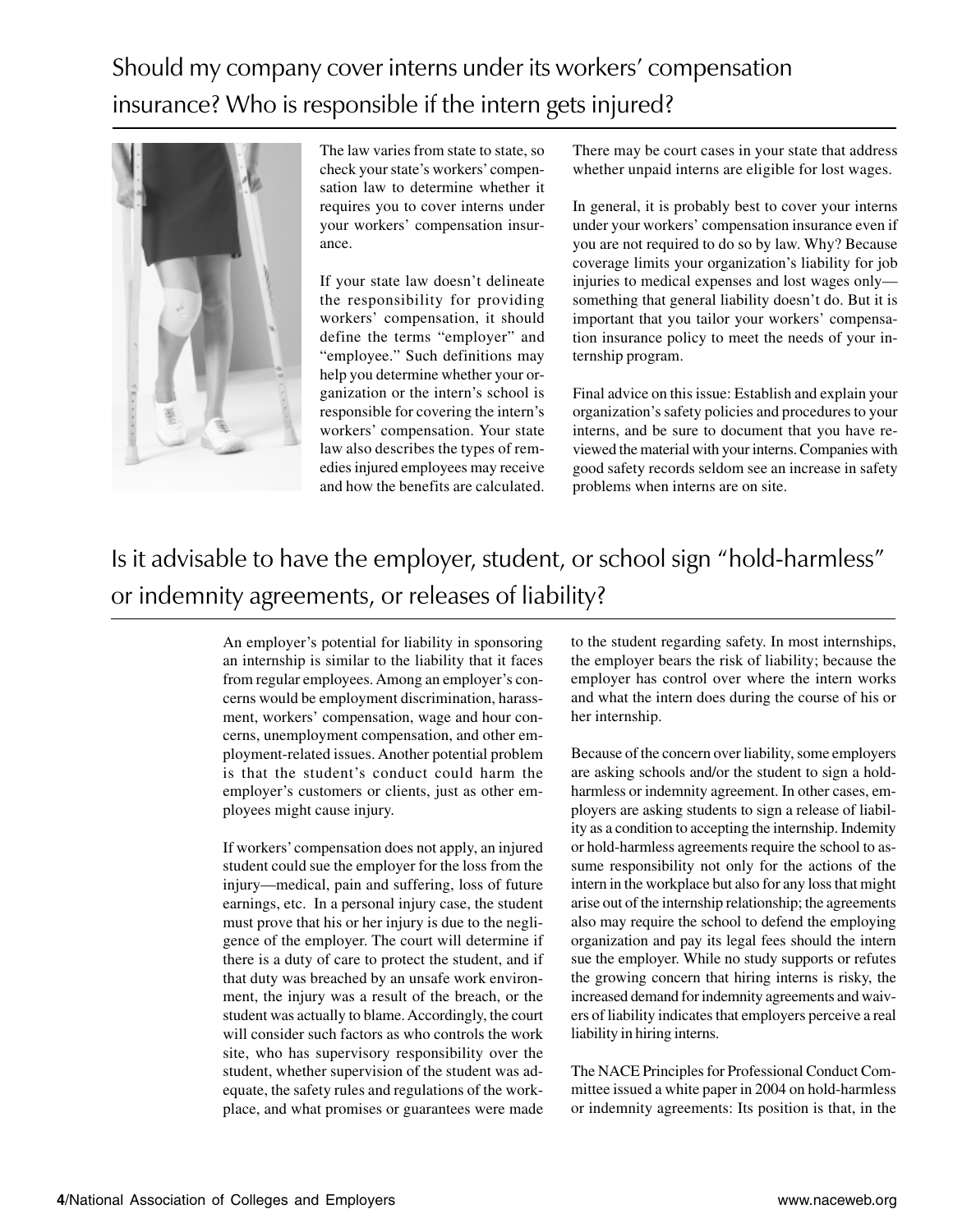majority of internships, such an agreement is not appropriate. The committee's white paper states:

- *A hold-harmless agreement is not appropriate in those cases when the school's involvement with assisting employers in recruiting interns is limited to providing access to students by posting the opportunity, scheduling on-campus interviews, referring resumes, including the employers in career fairs, and the like. In such a situation, the school has no involvement in the selection of the student by the employer. The employer controls the workplace, work rules, and the intern. Under these circumstances, it is a violation of the Principles because the agreement is not within the framework of "professionally accepted recruiting, interviewing, and selection techniques." (Employer Principle 2)*
- *A hold-harmless agreement is not appropriate when the employer has not "supplied the student with accurate information about the organization." (Employer Principle 3) Moreover, it is a violation of the Principles when the employer revokes an internship after an offer has been made or the student has commenced the internship because the school refuses to sign a hold-harmless/indemnity agreement. (Employer Principle 3) In such situations, as noted above, the student may have no alternative and could suffer consequences.*

*An indemnity agreement, however, may be appropriate when the school has a greater level of involvement in the internship, as is typically the case with a mandatory internship program. In such a situation, the employer can ensure its compliance with the Principles by adhering to the following parameters:*

- *If the employer requires an indemnity agreement, the student must be informed of the purpose and effect of the agreement at the outset of the recruitment process.*
- *The agreement is between the employer and the school. Therefore, the employer, not the student, should send the agreement to the authorized individual at the school for review, negotiation, and execution of the agreement. The student should not be involved in delivering or apprising the school of the agreement.*
- *The employer and school must engage in negotiations to draft an agreement that meets the needs of both organizations. It is more likely that a school will agree to indemnify the employing organization if the agreement addresses risks that the school can control. The agreement should be crafted based upon the respective responsibilities of both the school and the employer as they relate to the internship.*
- *The negotiation should occur prior to the placement of the student at the internship site.*

*As an alternative to an indemnity agreement, the Principles Committee recommends that the employer and school enter into a "memo of understanding" that defines the responsibilities of each party—the school, employer, and student—as they relate to the internship.*

For the full text of "Hold Harmless Agreements: A Principles for Professional Conduct White Paper," see www.naceweb.org/committee/whitepapers/ hold\_harmless.htm.

# Can we have an "exclusive" internship program, one that, for example, is limited to racial/ethnic minorities?



The Supreme Court has ruled against "exclusive" programs, and a "minority-only" internship program would fall into this category. A better option is to diversify your intern candidate pool to encourage minority participation in your program.

Besides legal difficulties, a "minority-only" internship program—or any other "exclusive" program that is based on race, ethnicity, sexual orientation, religion, disability, or gender—also has the potential to backfire and create ill will and image problems for your organization. (Anecdotal information from college career services counselors who work with minority students suggests that students can view exclusive programs with disdain and suspicion. *"Why is there a special program just for me? Aren't I good enough for the 'real' program?"* are *not* questions you want students to ask about your organization's program) organization's program.)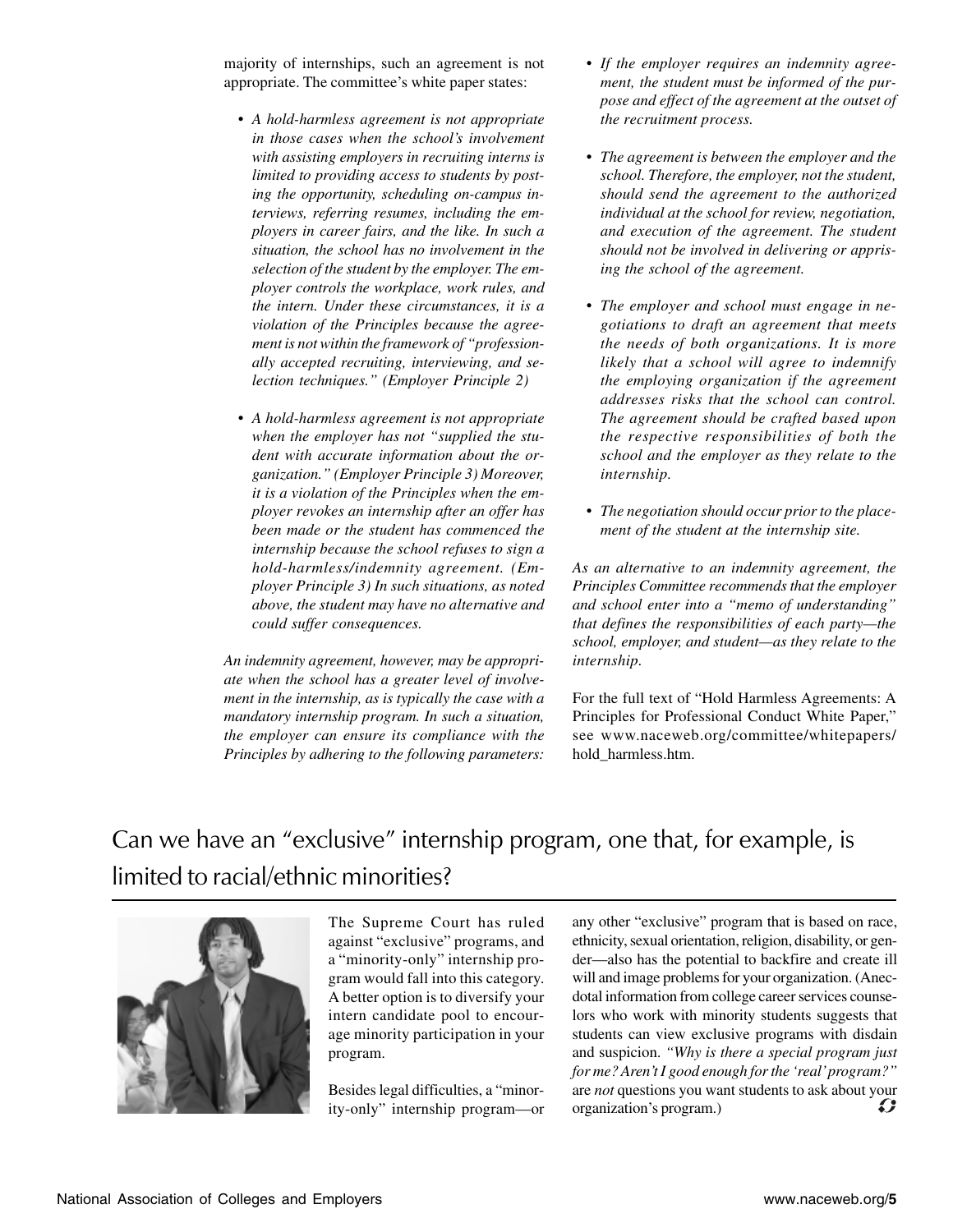Yes. In general, interns are deemed to be employees, and that means they are protected by the same laws and regulations that protect your other employees. You should follow the same guidelines with interns that you follow with employees.

For example, if an intern requests that you provide a reasonable accommodation to enable him or her to perform the essential functions of the internship, you are required to do so under the Americans With Disabilities Act. You may not exclude a candidate simply because he or she requests an accommodation. (There is a slight wrinkle here: Depending on how your internship program is structured—if, for example, it is school sponsored—the intern's school may be jointly responsible for the cost of the accommodation. Check with your legal counsel.)

### **Checklist** "Employee" or "Trainee"

Is your intern an employee or a trainee? Here are some considerations to review to help you determine if your interns meet the six criteria set forth by the Fair Labor Standards Act (see page 1). If you can affirm that your intern meets these criteria, your intern is a "trainee."

- The work is an integral part of the student's course of study.
- The student will receive credit for the work or the work is required for graduation.
- The student must prepare a report of his/her experience and submit it to a faculty supervisor.
- The employer has received a letter or some other form of written documentation from the school stating that it sponsors or approves the internship and that the internship is educationally relevant.
- Learning objectives are clearly identified.
- The student does not perform work that other employees perform.
- The student is in a shadowing/learning mode.
- The employer provides an opportunity for the student to learn a skill, process, or other business function, or to learn how to operate equipment.
- There is educational value to the work performed, i.e. it is related to the courses the student is taking in school.
- The student is supervised by a staff member.
- The student does not provide benefit to the employer more than 50 percent of the time.
- The employer did not guarantee a job to the student upon completion of the training or completion of schooling.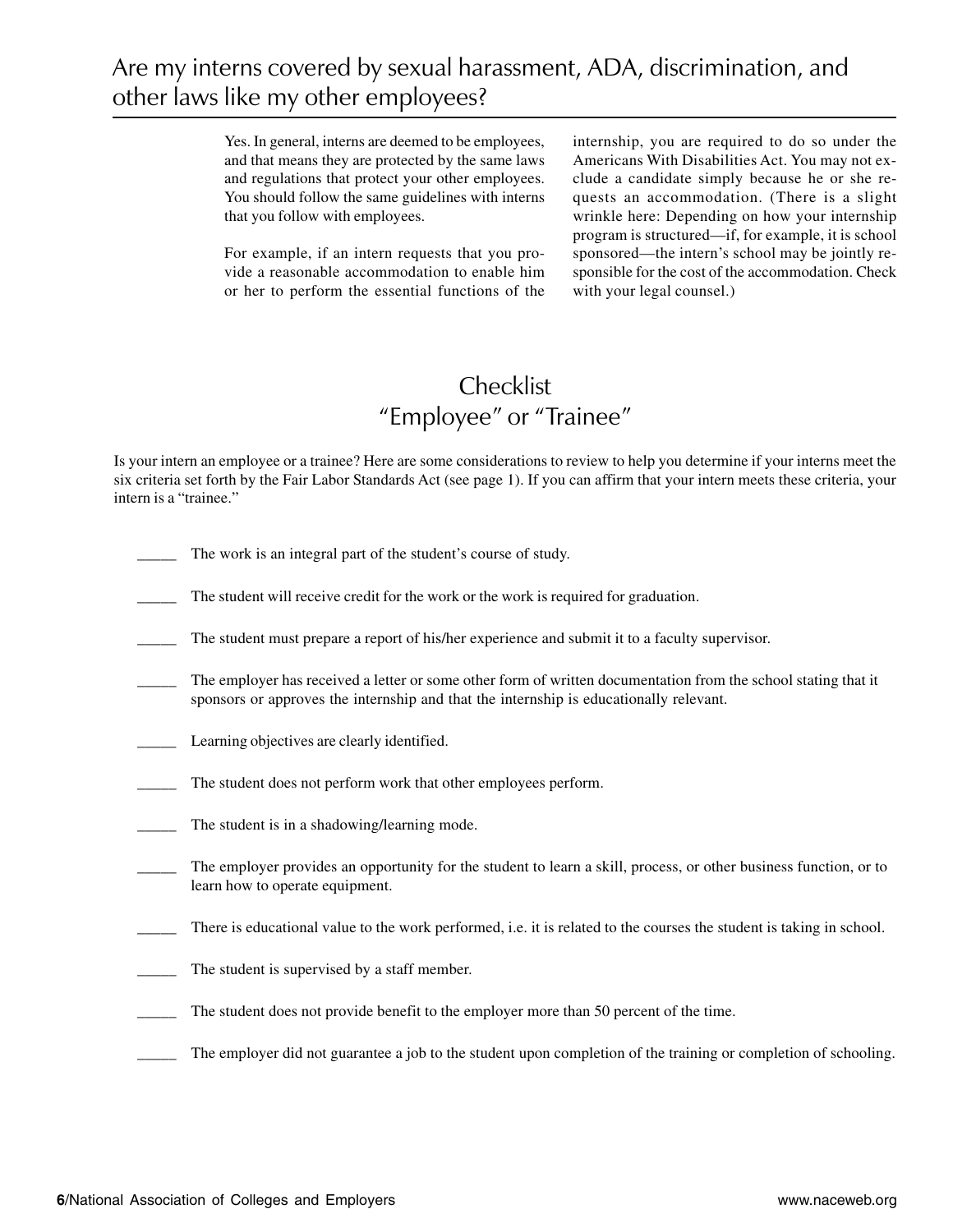## Checklist "Employee" or "Independent Contractor"

Is your intern an employee or an independent contractor? Below are the questions the courts will review to make a determination. Note that there are factors that are common to both "independent contractor" and "employee"; therefore, it is best to look at the relationship as a whole rather than focusing on one or two factors. The bottom line: The more your relationship with your intern looks like an employer/employee relationship, the more likely it is that the courts will view it as such.

- Is the worker required to follow specific instructions as to the means and manner of performing the work? (Yes=Employee; No=Independent Contractor)
- Is there a set amount of hours and days that the person must work each week? (Yes=Employee; No=Independent Contractor)
- Does the employer supply the office, equipment, and tools needed to accomplish the work? (Yes=Employee; No=Independent Contractor)
- Must the work be performed on the employer's premises? (Typically, a "yes" answer would indicate the person is an employee; however, there are instances where an independent contractor would be required to perform on the premises. You would need to consider your answer to this question in relation to everything else.)
- Is the worker trained by the employer to perform the assignments? (Yes=Employee; No=Independent Contractor)
- Is the assigned work a part of the regular business of the employer? (Yes=Employee; No=Independent Contractor)
- How long does the relationship continue? (In general, the longer the relationship continues, the more the worker looks like an employee.)
- Can the employer assign additional projects to the worker? (Yes=Employee; No=Independent Contractor)
- Is the person paid in the same manner as employees, e.g., biweekly? (Again, typically a "yes" indicates the person is an employee, but there may be instances where the independent contractor is paid in the same or similar manner. Here again you will need to consider this factor in relation to all other factors.)
- Can the worker hire assistants? (Yes=Independent Contractor; No=Employee)
- Does the worker provide services to more than one firm? (Yes=Independent Contractor; No=Employee)
- Does the worker make his or her service available to the general public? (Yes=Independent Contractor; No=Employee)
- Is there a written contract between the parties delineating their rights and responsibilities? (Yes=Independent Contractor; No=Employee)
- Can either the worker or the employer terminate the relationship at will? (Yes=Employee; No=Independent Contractor)
- Is the worker making any investment into facilities or equipment, and will the person realize a profit or risk of loss? (Yes=Independent Contractor; No=Employee)

Legal Resources on NACEWeb www.naceweb.org/info\_public/legal.htm



**Rochelle Kaplan, Esquire**, specializes in labor arbitration, employment law, and related issues. She provides legal guidance to NACE members through regular columns in the NACE Journal, and is a frequent and popular speaker at conferences, workshops, and web seminars.

Legal information is provided as a resource and should not be construed as legal advice for any particular situation. NACE is not able to give advice about specific legal issues regarding situations particular to your organization, nor answer questions from students or alumni. For specific legal advice, please contact your organization's legal counsel.